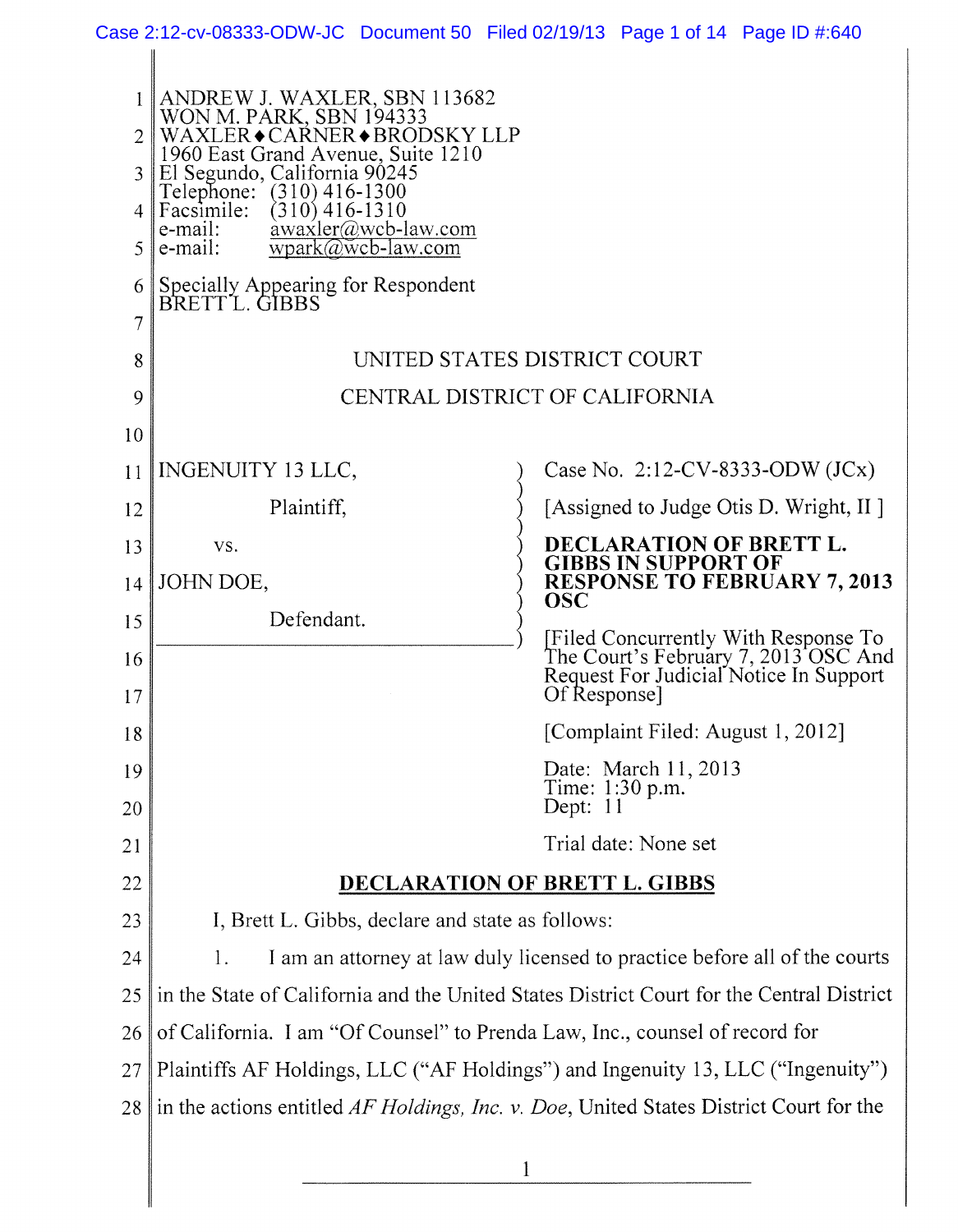1 Central District of California Case No. 2:12-cv-6636-ODW(JCx) ("Case No.

2 6636"), *AF Holdings, Inc.* v. *Doe,* United States District Court for the Central

3 District of California Case No. 2:12-cv-6669-ODW(JCx) ("Case No. 6669"),

4 *Ingenuity 13 LLC v. Doe,* United States District Court for the Central District of

5 California Case No. 2:12-cv-6662-ODW(JCx) ("Case No. 6662"), *Ingenuity 13 LLC* 

6 *v. Doe,* United States District Court for the Central District of California Case No.

7 2:12-cv-6668-ODW(JCx) ("Case No. 6668") and *Ingenuity 13 LLC v. Doe,* United

8 States District Court for the Central District of California Case No. 2:12-cv-8333-

9 10 11 ODW(JCx) ("Case No. 8333" and collectively the "Copyright Litigations"). I have personal knowledge of the facts set forth below, and I could and would competently testify to them if called upon to do so.

12 13 2. I make this declaration in support of Brett L. Gibbs' Response to the Court's February 7, 2013 Order to Show Cause.

14 15 16 17 18 19 3. I am and have never had an ownership interest in the copyrights involved in the Copyright Litigations. As discussed in greater detail below, I did not make strategic decisions like whether to file actions, who to sue, and whether to make a certain settlement demand or accept an offer of settlement in the Copyright Litigations. These types of decisions were made by the clients, after consulting with senior members of the law firms that employed me in an "of counsel" relationship.

20 21 22 4. I am very sorry that the Court is concerned with my conduct. I have strived to be honest and forthright with this Court, and all courts during my legal career.

23 24 25 5. I am a 2007 graduate of the University of California, Hastings College of Law. I began practicing law in December 2007 at a small tax firm in Oakland, California, Taggart and Hawkins P.C. ("Taggart and Hawkins").

26 27 28 6. My employment with Taggart and Hawkins was abruptly terminated on July 10, 2009 when I was diagnosed with inoperable/incurable Grade III/IV brain cancer. I stopped practicing law for almost two years while focusing on my health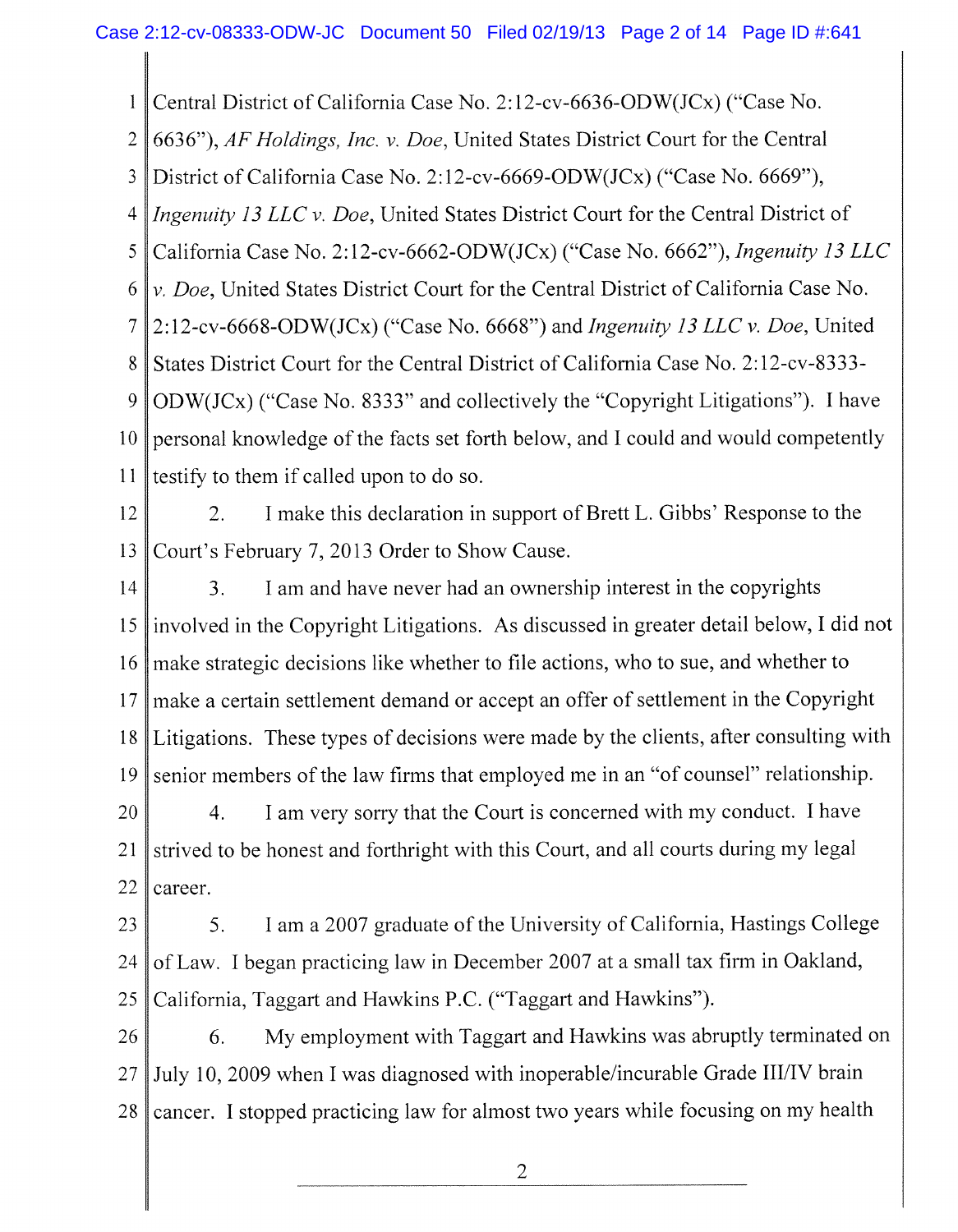1 2 and cancer treatments during that time. I endured two brain surgeries, six-weeks of radiation, and 18 months of chemotherapy during that period.

3 4 5 6 7 8 7. In 2011,1 wanted to ease back into the practice of law. On March 14, 2011, I was contacted and hired by Steele Hansmeier PLLC (hereinafter "S&H"). I began litigating copyright infringement cases in California on behalf of clients of S&H in or around March 2011. I was an independent-contract attorney for S&H and litigated cases for the firm in my capacity as "Of Counsel." I have never been a partner of or had an ownership interest in S&H.

9 10 11 12 13 14 15 8. In or around November 2011, I was informed that S&H, and its book of business, had been sold to a Chicago firm, Prenda Law, Inc. ("Prenda"), and the principal of Prenda, Paul Duffy. I was also informed that I would be continuing my work as "Of Counsel" and would continue in this role as an independent contract attorney for Prenda, pursuing copyright infringement actions on behalf of the clients I had been representing while I worked for S&H. I have never been a partner of or had an ownership interest in Prenda.

16 17 18 19 20 21 22 23 24 25 26 27 28 9. AF Holdings, was, and is, a limited liability company formed under the laws of the Federation of Saint Kitts and Nevis. A true and correct copy of AF Holdings certificate of formation is attached hereto as Exhibit 1. I have never had a financial or fiduciary (i.e., ownership) interest in AF Holdings. AF Holdings was a client of S&H and then Prenda. The face-to-face and direct interactions between S&H and later Prenda with AF Holdings were handled by the senior members of the law firms and not me. It was explained to me and I understood that, AF Holdings was and is a valid company with assets including, but not limited to, the copyrights at issue in these litigations. Livewire Holdings LLC recently purchased AF Holdings LLC. AF Holdings LLC thereafter became a wholly owned subsidiary of Livewire Holdings LLC. In January of 2013, I was hired as in house counsel for Livewire Holdings LLC . I do not have a financial or ownership interest in Livewire Holdings, LLC.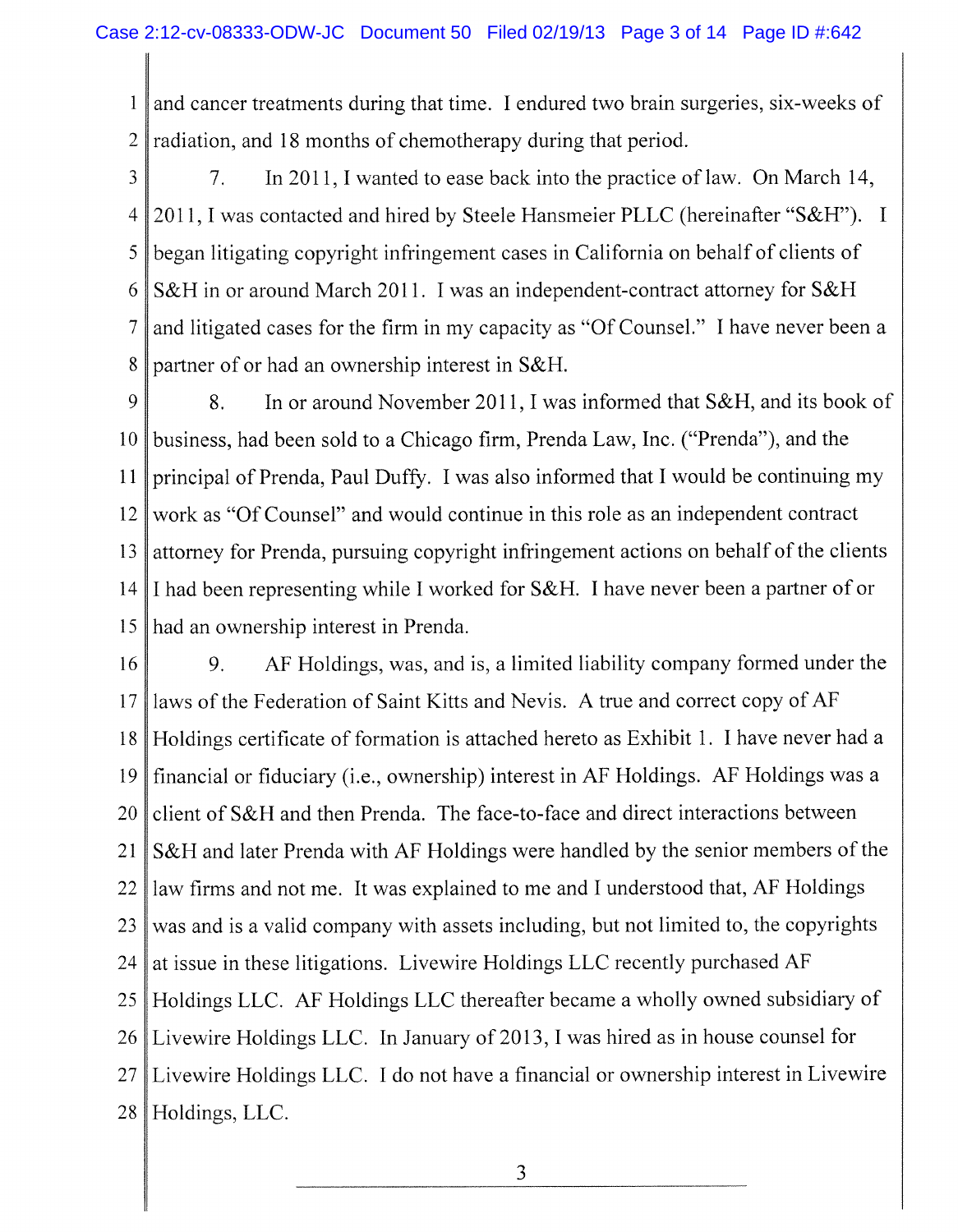1 2 3 4 5 6 7 8 9 10 11 10. On or around June 21, 2011, I filed my first copyright case representing AF Holdings entitled, AF Holdings LLC v. Does, United States District Court for the Northern District of California Case No. 1-97, 4:1 l-cv-03067-CW ("Case No. 3067"). I had never heard of AF Holdings prior to representing it in Case No. 3067. When filing Case No. 3067 and representing AF Holdings in other cases, I had only one clearly defined relationship with AF Holdings: I was a contracted outside attorney representing AF Holdings in California on behalf of S&H (and later Prenda) in my role as Of Counsel to those law firms. I was informed and believed and still believe that AF Holdings is and was a company that owns the rights to copyrighted movies that were and are being uploaded and downloaded over the Internet by anonymous infringers.

12 13 14 15 16 17 18 19 20 21 22 23 24 11. I have never met Alan Cooper, and do not know what the extent of Mr. Cooper's role is in AF Holdings aside from seeing a signature from an "Alan Cooper" on the copyright assignments and pleadings. Based on the assignment agreement, AF Holdings held the valid and exclusive rights to reproduce and distribute the film Popular Demand. I was not present when the assignment agreement was executed. I also never had any direct contact with either Raymond Rogers or Alan Cooper. I have never executed a document as "Alan Cooper." I did not play a role in or have knowledge of the assignment transaction at issue. Senior members of S&H provided the assignment agreement to me and informed me that the copyright assignment was a true and correct copy of the copyright assignment and to include it as an exhibit in complaints filed on behalf of AF Holdings LLC. Before filing any such complaints, I confirmed that AF Holdings LLC was in fact listed as the valid copyright holder.

25 26 27 28 12. Ingenuity was, and is, a limited liability company formed and existing under the laws of the Federation of Saint Kitts and Nevis. As explained to me, Ingenuity was and is a valid company with assets including, but not limited to, the copyrights at issues in these cases. I have never had a financial or fiduciary interest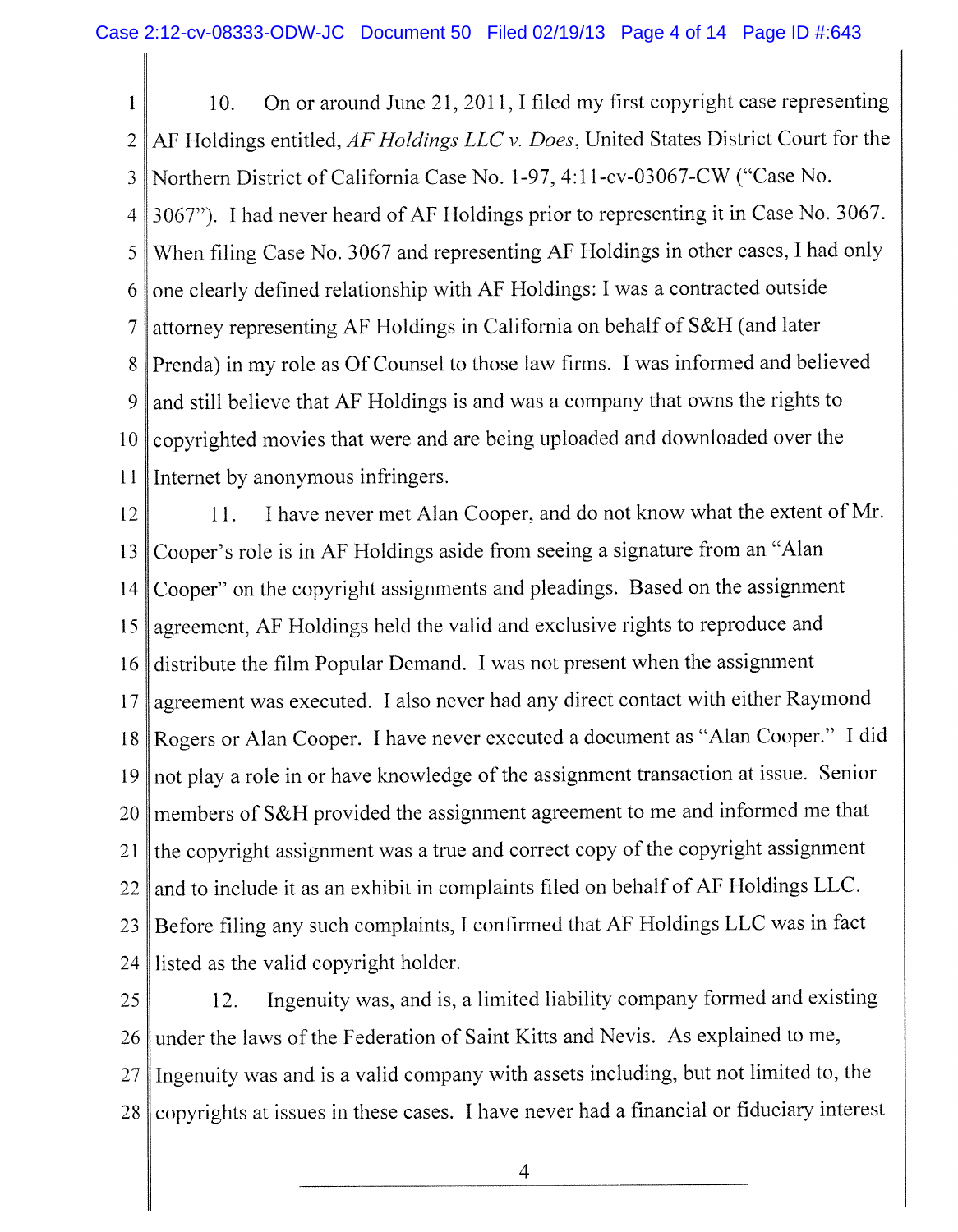1 2 3 (i.e., ownership) in Ingenuity. Ingenuity was a client of S& H and then Prenda. The face-to-face and direct interactions between S&H and later Prenda with Ingenuity were handled by the senior members of the law firms and not me.

- 4 5 6 7 8 9 10 11 12 13 14 15 13. On or around October 28, 2011, I, as counsel for Ingenuity, filed the first copyright infringement case on behalf of Ingenuity entitled *In the Matter of Ingenuity 13 LLC,* United States District Court for the Eastern District of California, Case No. 2:11 -mc **-00084-J**AM-DAD ("Case No. 84"). I had never heard of Ingenuity before representing Ingenuity in Case No. 84 and other copyright infringement actions. When filing Case No 84 and representing Ingenuity in other cases, I had only one clearly defined relationship with Ingenuity: I was acting as a contracted outside attorney representing Ingenuity in California in copyright infringement actions on behalf of S&H (and later Prenda) in my role as Of Counsel to those law firms. I was informed and believe that Ingenuity is and was a company that owns the rights to copyrighted movies that were being uploaded and downloaded over the Internet by anonymous infringers.
- 16 17 18 19 20 21 14. Case No. 84 was based on a verified petition to perpetuate testimony and, as stated therein, was intended to allow Ingenuity to identify alleged copyright infringers of Ingenuity's copyrighted works. The petition was verified through an electronic signature by "Alan Cooper". Pursuant to Eastern District of California Local Rule 131(f), I confirmed that counsel for Ingenuity had a signed original notarized verification for the petition.
- 22 23 24 25 26 27 15. Prior to filing *any* verified petitions on behalf of Ingenuity, it was my custom and practice to confirm that the verification of the authorized agent of the client existed. I confirmed the existence of the client-executed verification either by seeing a copy of the signed verification, or at the very least, being informed by a representative of S&H or Prenda that a signed verification was in the possession of S&H or Prenda.
- 28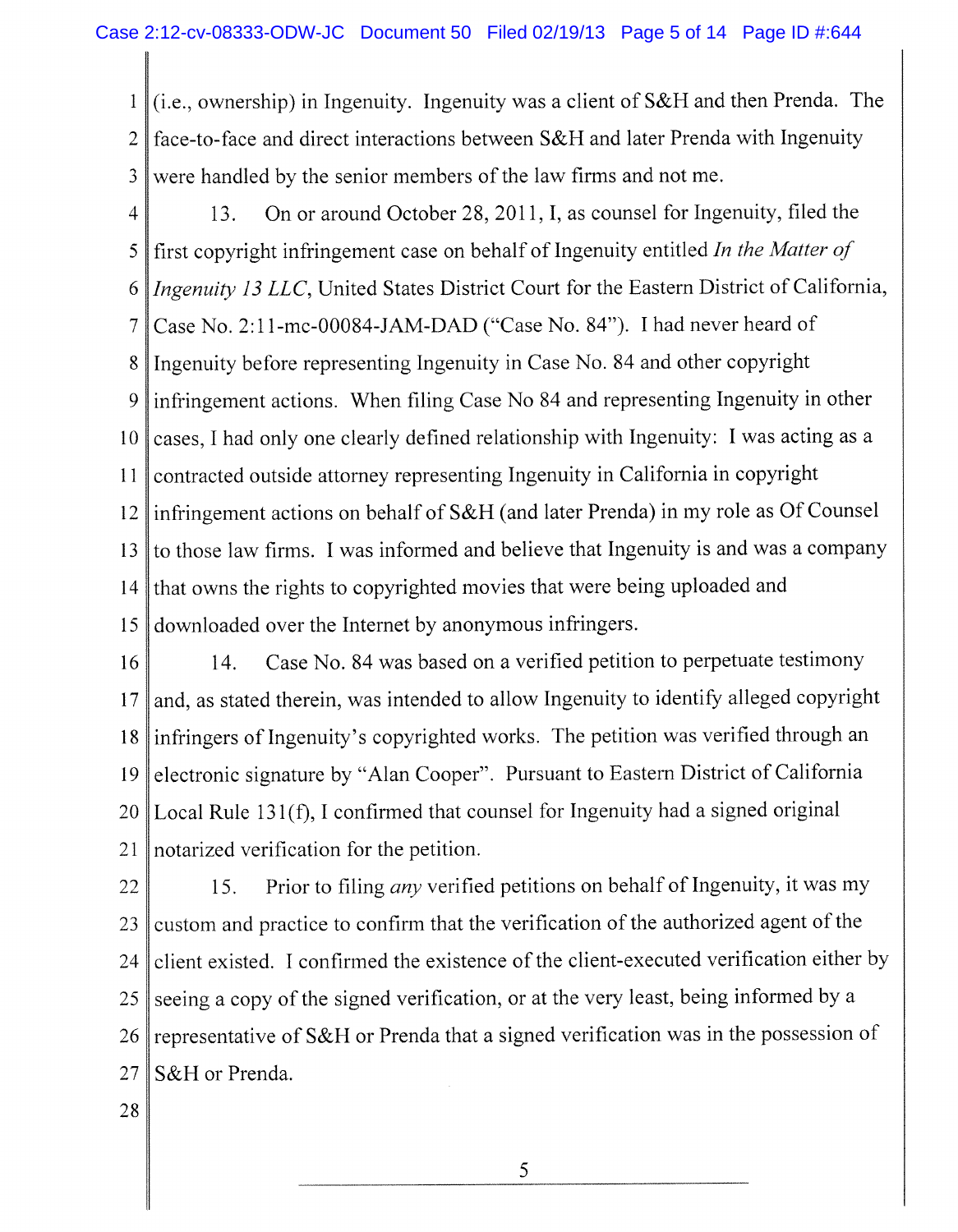1 2 3 4 5 6 16. In Case No. 84, Mr. Pietz first asked for a copy of Mr. Cooper's verification to the petition to perpetuate testimony on or about December 2012, well after the petition had been discharged. Given the length of time since the case was discharged, I was informed and understand that S& H (and later Prenda) no longer has a copy of Mr. Cooper's verification to the petition to perpetuate testimony. 17. Mr. Pietz made a similar claim that the verified petition was improper

7 8 9 10 or possibly fraudulent in another action he contested entitled *Guava, LLC* v. *Comcast Cable Communications, LLC,* In the Circuit Court for the Twentieth Judicial Circuit, St. Clair County, Illinois Case No. 12-MR-417. However, the verification in that case was notarized.

11 12 13 14 15 16 18. On August 30, 2012, AF Holdings issued a subpoena to defendant's ISP, Verizon Online LLC , in order to obtain information regarding the subscriber associated with the IP address in Case No. 6669. On September 5, 2012 and September 6, 2012, AF Holdings issued a subpoena to ISP, Verizon Online LLC, in order to obtain information regarding the subscriber associated with the IP address in Case No. 6636.

17 18 19 20 21 22 19. The subpoenas to the ISPs in Case Nos. 6669 and 6636 were issued by a Prenda attomey from the U.S. District Court for the Northern District of Illinois. Any responses to the subpoenas from the ISPs were mailed by the ISPs to a mailbox located in Chicago and not to me. After the responses to the subpoenas are processed, the information associated with these responses would then be made available to me through a computer database.

23 24 25 26 27 28 20. On October 19, 2012, the Court, issued its Order Vacating Prior Early Discovery Orders and Order to Show Cause in Case Nos. 6636 and 6669 (the "October 19, 2012 Orders"). In light of the requirement of Rule 4(m) to identify and serve the infringers within 120 days of the filing of the complaints, I reasonably interpreted the October 19, 2012 Orders to cease "discovery" to preclude AF Holdings from pursuing formal discovery related to the Rule 45 subpoenas, but did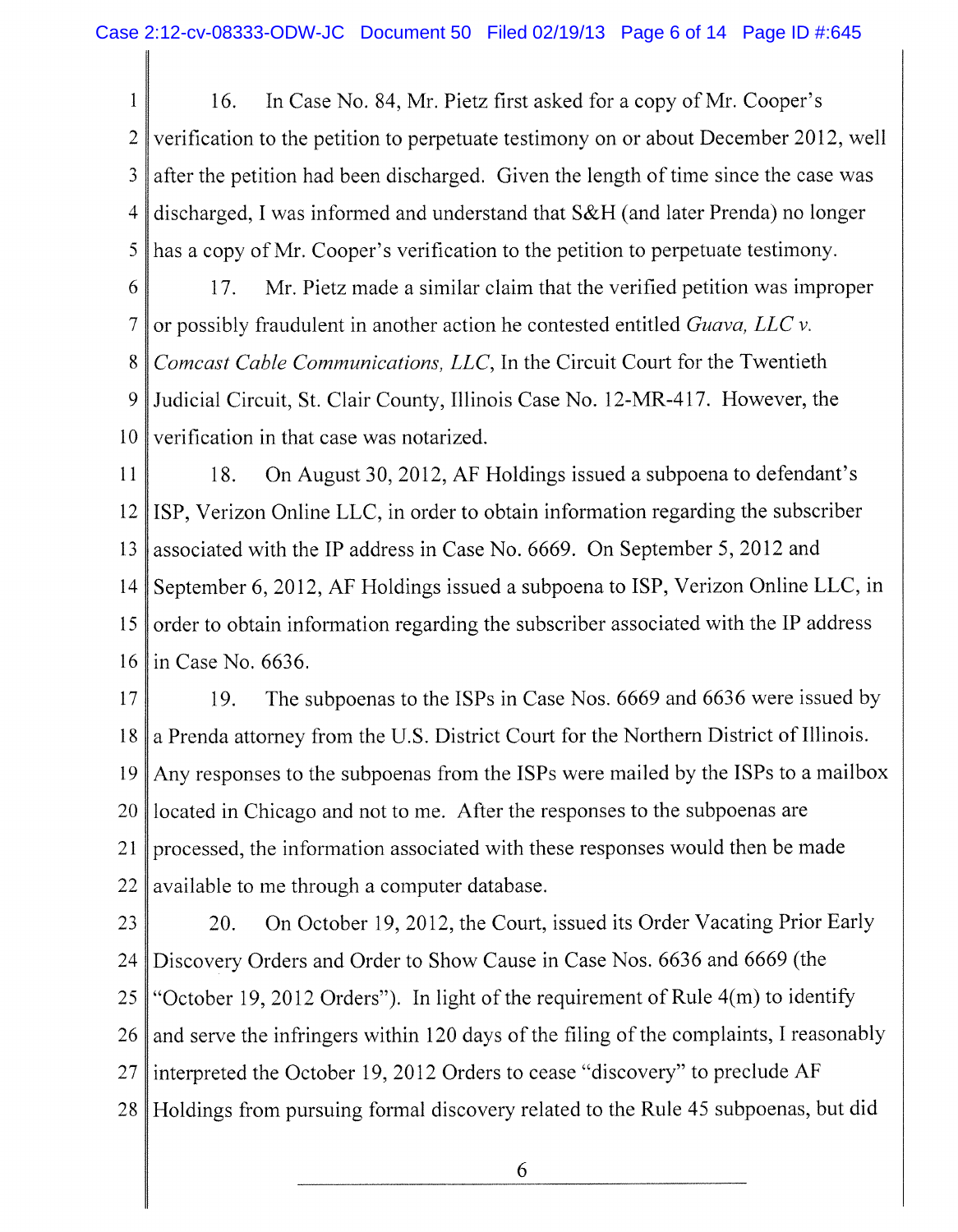1 2 3 4 5 not preclude AF Holdings from informal investigation to identify and name the infringers. In other words, I believed and interpreted the October 19, 2012 Orders as only precluding formal discovery efforts such as pressuring the ISPs to respond to the subpoenas that had been served and precluding serving any additional subpoenas.

6 7 8 9 21. Following receipt of the October 19,2012 Orders, I caused the Court's October 19, 2012 Orders to be served on the registered agents for service of process of Verizon Online LLC to ensure that Verizon Online LLC had notice not to respond to the subpoenas that had already been served.

10 11 12 13 14 15 22. In preparation to draft AF Holdings' response to the Court's October 19, 2012 Orders, I made a reasonable investigation by accessing the computer database to determine what information, if any, had been returned in response to the subpoenas. With respect to Case No. 6636 and 6669, I determined based on the information in the computer database that the ISPs had not responded to the subpoenas for the subscriber information.

16 17 18 19 20 23. On or about November 7, 2012, after AF Holdings filed its November 1, 2012 Report in response to the Court's October 19, 2012 Order—and after serving each ISP of notice of the Court's order—information in response to the subpoenas issued to Verizon Online LLC in Case No. 6636 and Case No. 6669 was uploaded to the computer database.

21 22 23 24 25 26 27 24. In November 2012, AF Holdings was still faced with the 120 day Rule 4(m) deadline to serve the complaints in Case No. 6636 and Case No. 6669. Thus, I believed I had a duty to perform further informal investigation to comply with the Rule **4**(m) deadlines. I believed that the Court's October 19, 2012 Orders did not prevent AF Holdings from attempting to identify the infringers in Case Nos. 6636 and 6669 through informal means. Thus, I conducted an informal investigation in an attempt to identify the infringers in Case Nos. 6636 and Case No. 6669.

28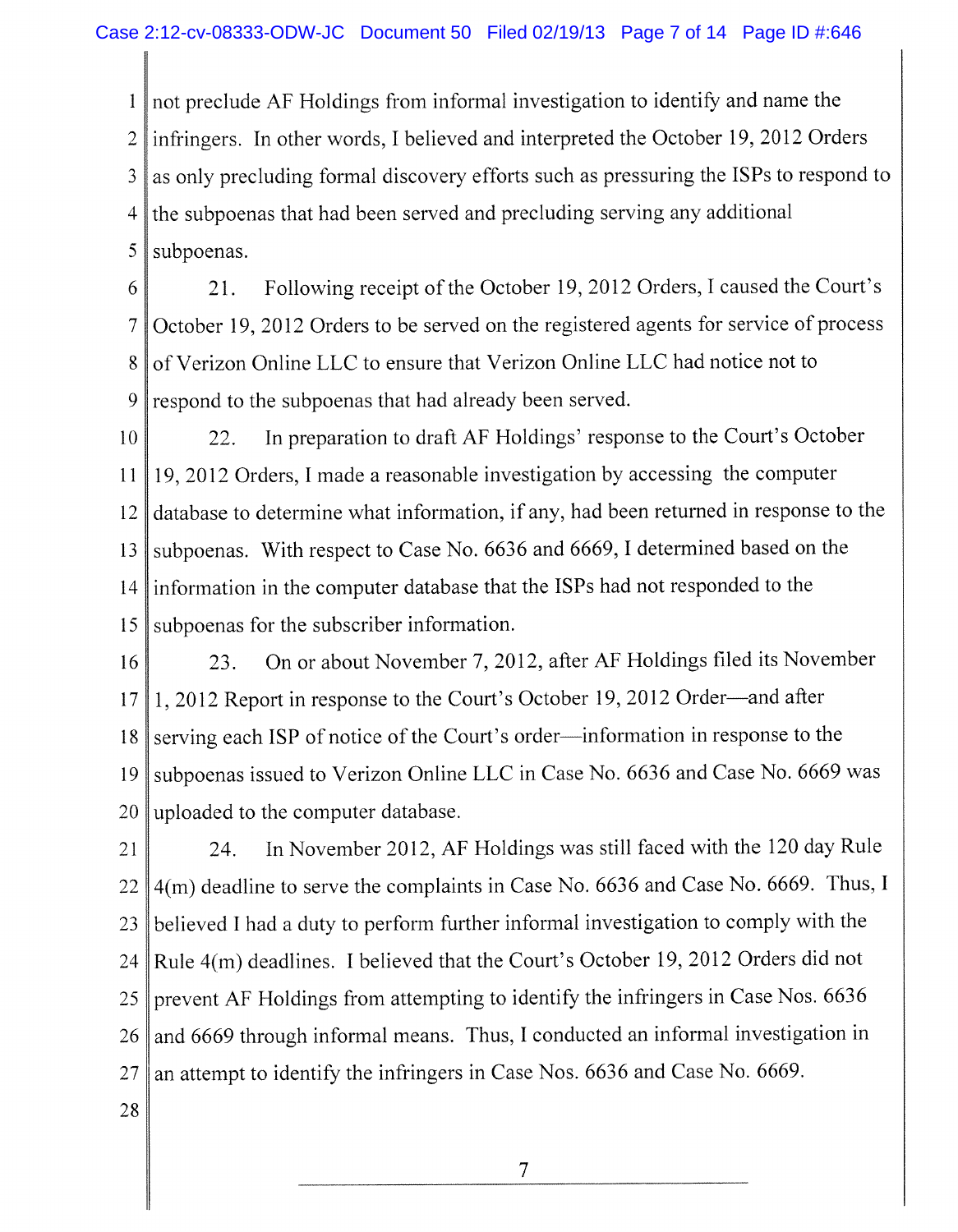1 2 3 4 5 6 7 8 25. I did not appreciate that the Court, through its December 20, 2012 and December 21, 2012 OSCs re: Lack of Service in Case Nos. 6662 and 6668, had an expectation that Ingenuity would provide a complete recitation of all specific steps I took to indentify the infringers. I only understood the Court to be requesting Ingenuity summarize why the defendants in each case had not been served. Accordingly, Ingenuity's December 27, 2012 responses to the OSCs was intended to provide a summary of my efforts regarding service of the complaints and not a complete recitation of the steps I took to identify the infringers.

9 10 11 12 13 26. On August 28, 2012, Ingenuity issued a subpoena to defendant's ISP, Verizon Internet Services, in order to obtain information regarding the subscriber associated with the IP address in Case No. 6662. The subpoena return identified David Wagar as the Internet subscriber whose IP address had been observed uploading and downloading Ingenuity's movie, "Five Fan Favorites."

14 15 16 17 18 19 20 21 22 23 24 27. On November 7, 2012, I sent a letter to David Wagar informing him that he had been identified by Verizon, and his IP address assigned to him had been observed illegally downloading and sharing Ingenuity's movie. A true and correct copy of the November 7, 2012 letter is attached hereto as Exhibit 2. The letter further explained why the subscriber information had been requested/released; explained that, in light of the infringement, a lawsuit was likely to ensue against the infringer; informed him that he was "not being directly accused of committing the infringement" himself; notified he "or a member of [his] household" could be named in the suit; reached out to David Wagar on any information he had that could allow us to identify the infringer; and encouraged him to call me to "meet and confer prior to bringing any further litigation."

25 26 27 28 28. On November 8, 2012, I followed up the November 7, 2012 letter by calling David Wagar and spoke with him. In response to my question regarding the infringement, David Wagar stated that he was not the infringer. Mr. Wagar also informed me that it was only he and his wife in the household. I also inquired about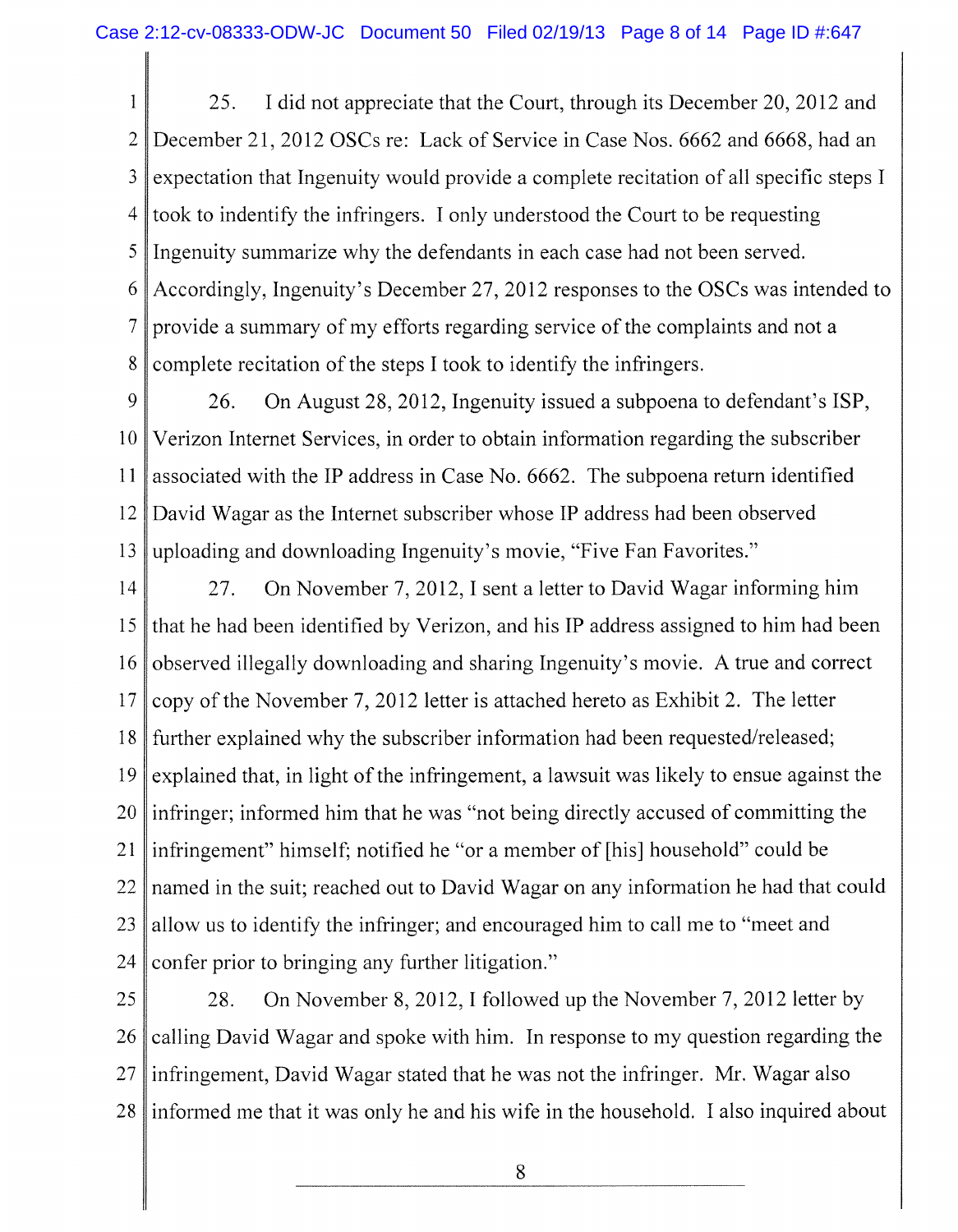1 2 3 the specific time period surrounding the date and time of the alleged infringementi.e. June 28, 2012 at 7:19 UTC—and David Wagar stated that he and his wife were the only ones at the house during that time, and had been for years.

4 5 6 7 8 9 10 11 29. Following my November 8, 2012 telephone discussion with David Wagar, I conducted a further investigation of David Wagar. Based on the information obtained from the subpoena return from Verizon, David Wagar lived at 1411 Paseo Jacaranda, Santa Maria, California 93458. I conducted a public information search of David Wagar that revealed, among other things, that despite David Wagar's claim that his household only consisted of he and his wife, that the house was also occupied by their son, Benjamin Wagar, who according to the search had been living at 1411 Paseo Jacaranda, Santa Maria, California 93458 since 1999.

12 13 14 15 16 30. I thereafter conducted a web 2.0 search which revealed that, among other interactions with the Internet, Benjamin Wagar had a Facebook page whereby he showed interest in online video games which demonstrated that Benjamin Wagar likely had access to an Internet connection during this time while he appeared to be living at 1411 Paseo Jacaranda, Santa Maria, California 93458.

17 18 19 20 21 22 23 24 31. In addition, in order to rule out neighbors of the 1411 Paseo Jacaranda, Santa Maria, California 93458 location utilizing the internet connection, I performed a Google map search and obtained a satellite picture of the corner house located at 1411 Paseo Jacaranda, Santa Maria, California 93458. A further public search revealed that the house was approximately 1,200 sq. ft. which sat on a 6,534 sq. ft. lot. Considering the position of the house on the lot, and its position away from the neighboring houses, it seemed clear that, should the household have wireless internet, it would not have been accessible by the neighbors.

25 26 27 28 32. David Wagar did not respond to the November 7,2013 letter. Therefore, on November 21, 2013, I sent a second letter to David Wagar. A true and correct copy of the November 21, 2013 letter is attached hereto as Exhibit 3. The November 21, 2013 letter recommended that David Wagar "retain an attorney;" and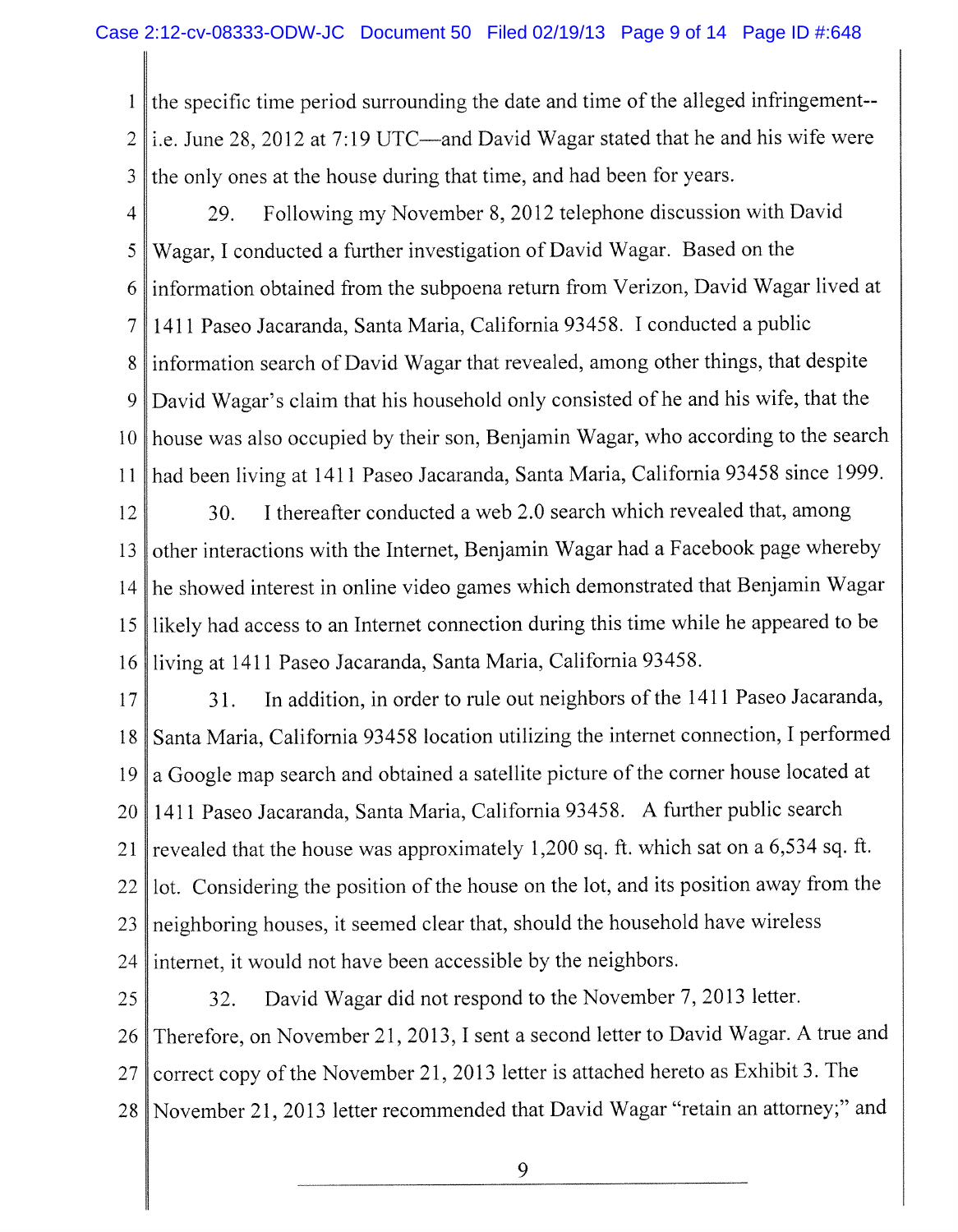1 2 3 again encouraged him, or his attorney, to contact me to discuss the matter. Again, neither David Wagar, nor anyone else from his household, responded to my inquiries.

4 5 6 7 8 9 10 33. On December 11, 2012, I made a further attempt to telephone the Wagar household. I was not able to reach anyone in the household and left a message on the answering machine stating that Mr. Benjamin Wagar would be named in Case No. 6662 unless someone in the household could provide information that Benjamin Wagar was not the alleged infringer. Although I requested and encouraged Benjamin and/or David to respond with any potential facts to the contrary, the call was never returned.

11 12 13 14 15 16 17 34. On August 28, 2012, Ingenuity issued a subpoena to, Charter Communications, in order to obtain information regarding the subscriber associated with the IP address in Case No. 6668. The subpoena return identified Marvin Denton as the Internet subscriber whose IP address had been observed uploading and downloading Ingenuity's video, "Five Fan Favorites." On October 28, 2012,1 called Marvin Denton. However, the phone number provided by Charter in its supboena return was no longer in service.

18 19 20 21 22 23 24 25 26 27 28 35. On November 8, 2012, I sent a letter to Marvin Denton. A true and correct copy of the November 8, 2012 letter is attached hereto as Exhibit 4. The November 8, 2012 letter informed Marvin Denton of the information that had been released by his ISP and why it was requested/released; explained that, in light of the infringement, a lawsuit was likely to ensue against the infringer; informed him that he was "not being directly accused of committing the infringement" himself; notified he "or a member of [his] household" could be named in the suit; reached out to Marvin Denton on any information he had that could allow Ingenuity to identify the infringer; and encouraged him to call me to "meet and confer prior to bringing any further litigation." I did not receive a response to the November 8, 2012 letter.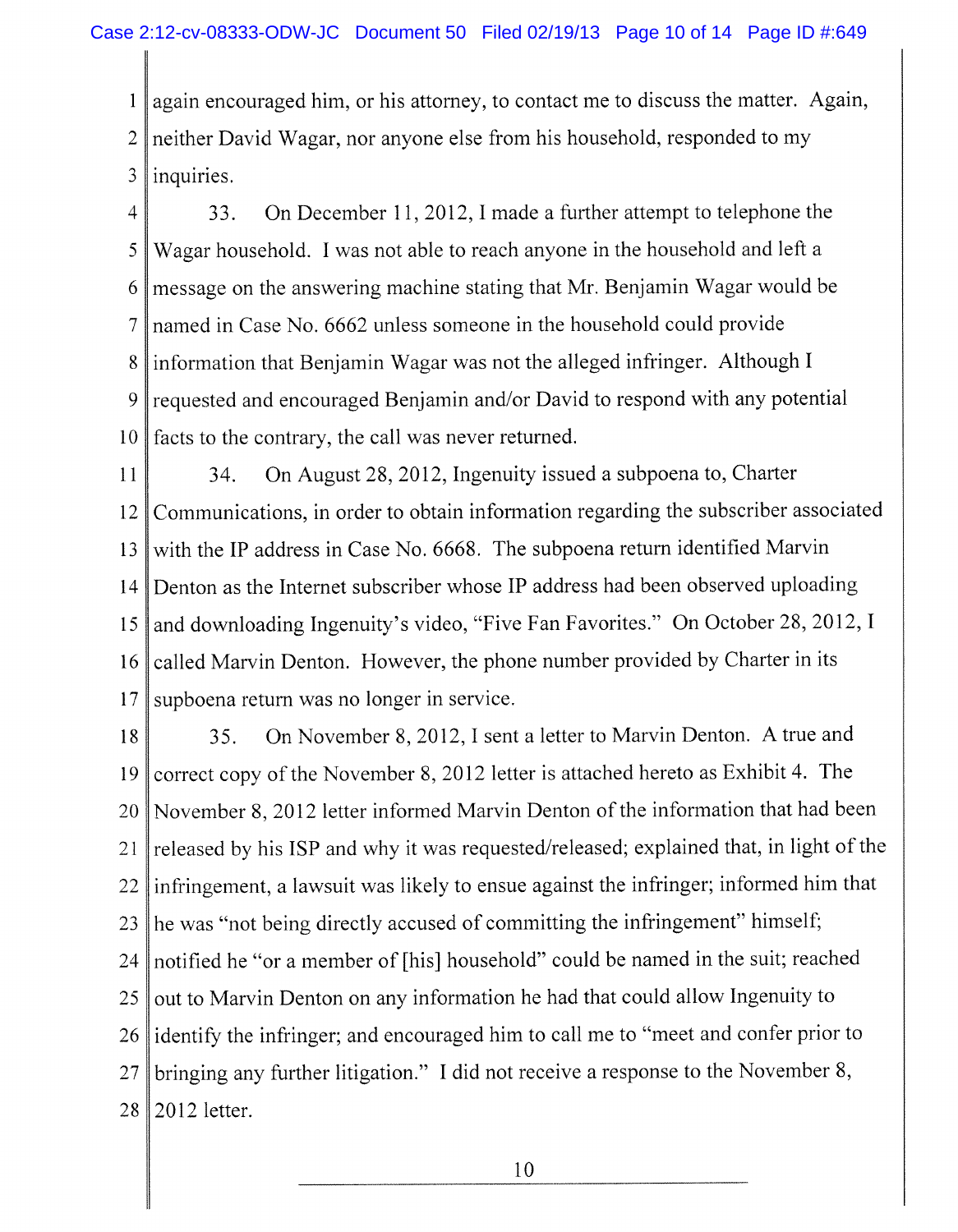1 2 3 4 5 6 7 36. I also conducted a further investigation to identify the infringer. The return in response to the subpoena from Charter Communications stated that Marvin Denton lived at 635 S. Vanderwell Avenue, West Covina, California 91790. I conducted a public information search of Marvin Denton. The public information search revealed, among other things, that there were three other individuals who were living in the house located at 635 S. Vanderwell Avenue, West Covina, California 91790: two females (ages 65 and 33), and Mayon Denton (age 31).

8 9 10 11 12 13 14 15 16 17 18 19 20 21 22 23 24 25 26 37. I performed additional research as to Mayon Denton which revealed that he had been involved in, or the owner of, four different movie production companies during, or prior to, the alleged date of the infringement (i.e. July 4, 2012). At least one of those production companies was active and operating (according to the public database search) before, during and beyond July 7, 2012 and the business was located at the same address as the residence that Charter had provided Internet access to - 635 S. Vanderwell Avenue, West Covina, California 91790. This company, Against the Grain Film, LLC , which listed Mayon Denton as a "Member", has a website~http://www.againstthegrainfilm.com/-- that has video content on the site which directly stated that Mayon Denton was the "Film Editor" of the film advertised on the site and also that the film had been "Executive Produced by" Mayon Denton. In light of the fact that activities such as film editing are now almost exclusively performed on the computer, this suggested that not only did Mayon Denton have home Internet access through his father's Charter account, but also that he had a large amount of computer expertise with regard to online films. In addition, according to the public look-up investigation I performed, DR G Films LLC was also being operated from 635 S. Vanderwell Avenue, West Covina, California 91790 ~ Mayon had also been involved with another company, Infamous Money, which had also been involved in the film production industry.

27 28 38. In order to rule out neighbors of the property located at 635 S. Vanderwell Avenue, West Covina, California 91790 utilizing the internet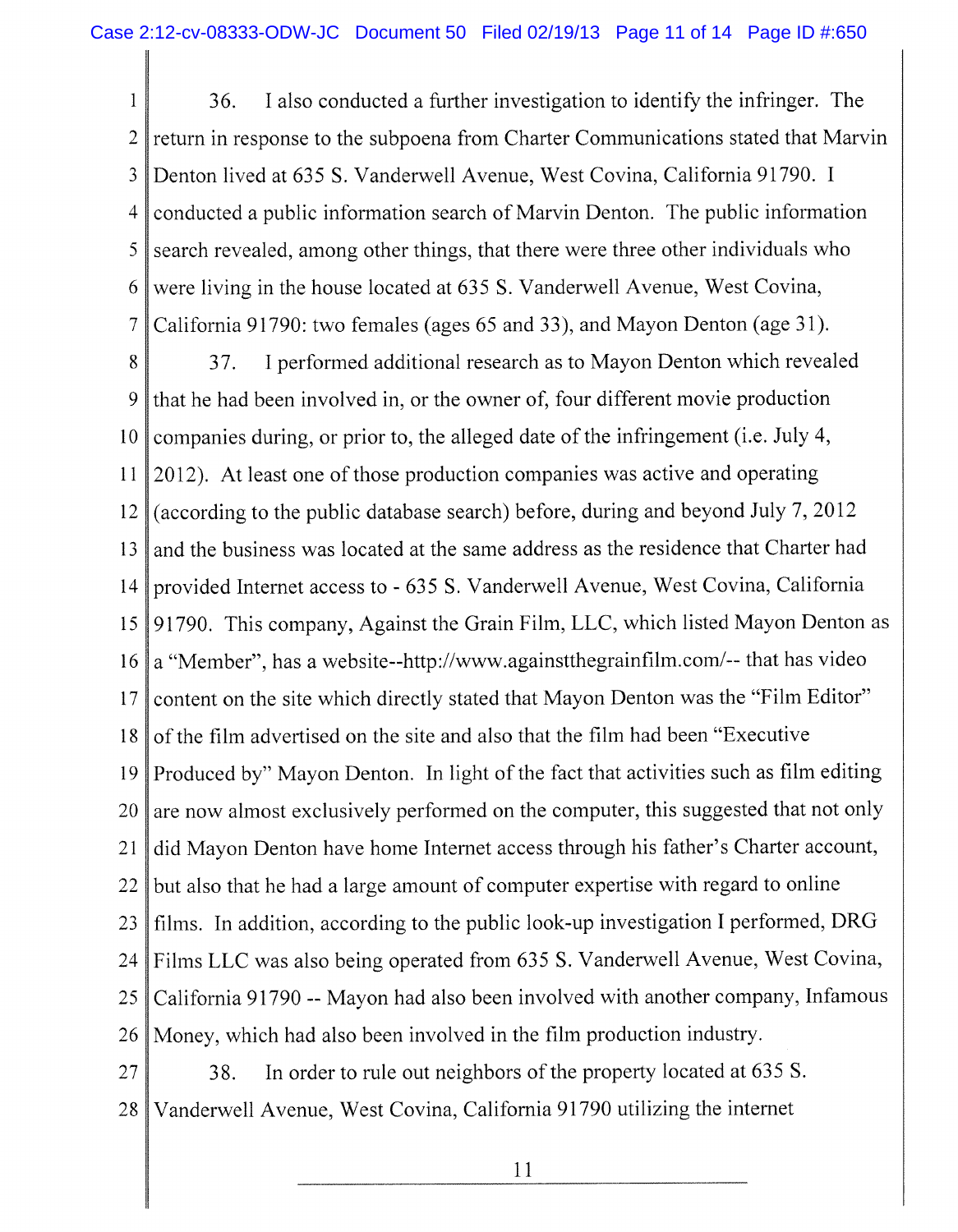1 2 3 4 5 6 7 8 connection, I utilized Google maps and obtained a satellite picture of the property. The satellite photo revealed that the property was a very large estate consisting of a gate for entry and multiple separate houses/structures on the property. Further, through another publically available search, I was able to identify that the house was approximately 1,304 sq. ft. sitting on a 7,620 sq. ft. lot. Considering the position of the house and the neighboring properties, including the seemingly main house on the lot, it seemed clear that, should the household have wireless Internet, it likely was not accessible by its neighbors.

9 10 11 12 13 14 15 39. Marvin Denton did not respond to the November 8, 2013 letter. Therefore, on November 22, 2013, I sent a second letter to Marvin Denton. A true and correct copy of the November 22, 2013 letter is attached hereto as Exhibit 5. The November 22, 2013 letter recommended that Marvin Denton "retain an attorney;" and again encouraged him, or his attorney, to contact me to discuss this matter. Again, neither Marvin Denton, nor anyone else from his household, responded to my inquiries.

16 17 18 19 20 21 22 23 40. Although the respective complaints in Case No. 6662 and 6668 referred to a "snapshot observation", the reference was not intended to be a complete recitation of all of Ingenuity's pre-filing evidence of copyright infringement. The allegations of the complaints were only intended to satisfy Ingenuity's obligation to allege the basis for jurisdiction with a short and plain statement of the claim and demand for relief as required by Fed. R. Civ. P. 8. In the *ex parte* applications for early discovery in Case No. 6662 and 6668, Ingenuity submitted the declaration of Paul Hansmeier who stated in relevant part:

24 25 26 27 "In this case, I personally observed John Doe's IP address, listed in the Complaint (ECF No. 1  $\P$  4), downloading and uploading the Video in a BitTorrent swarm. **Once obtaining a full version of the Video file, John Doe (then a 'seeder') shared pieces of the copyrighted Video**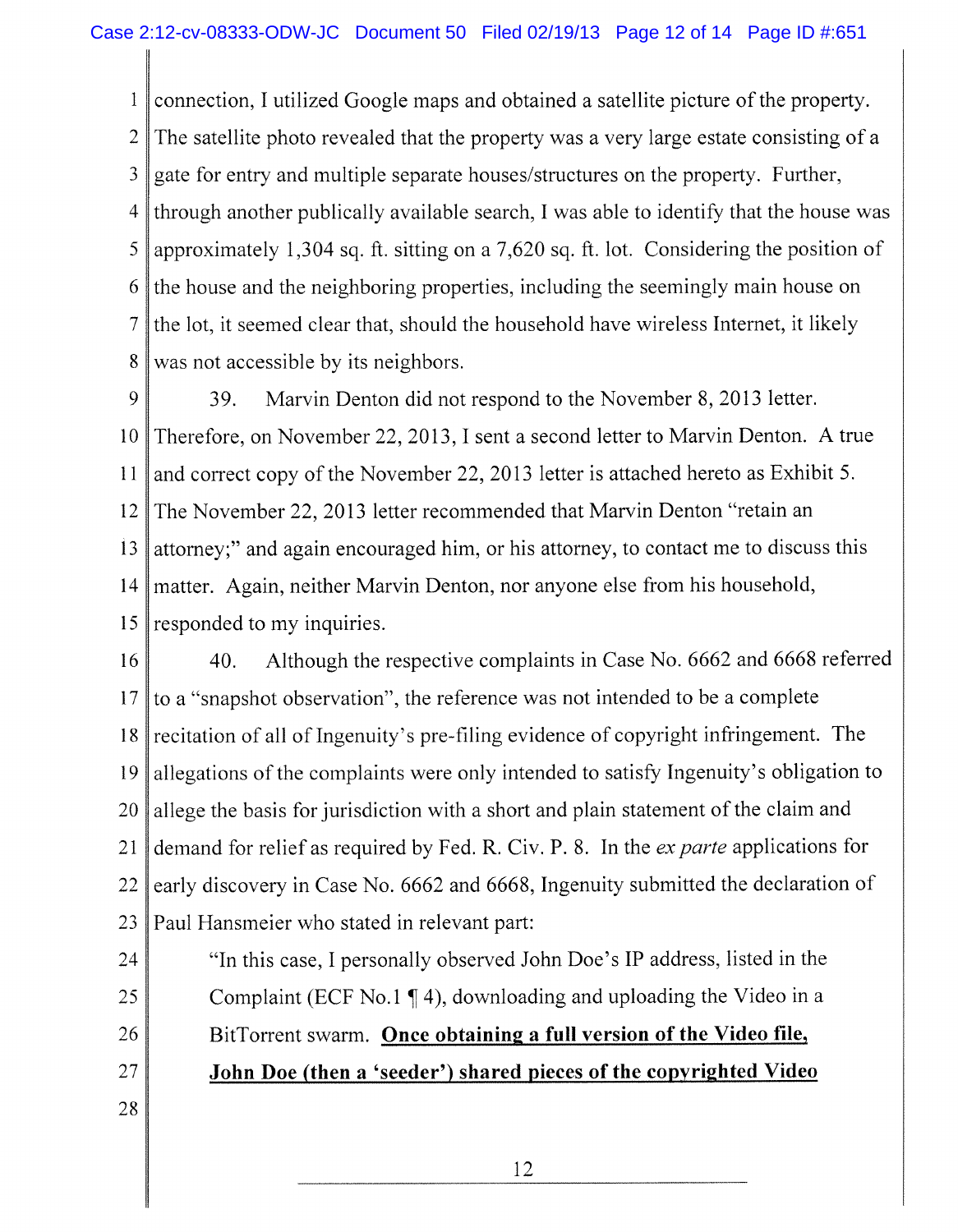1

2

## **file (i.e. 'seed') with other individuals (i.e. 'peers')."** (Emphasis added).

3 4 5 The fact that the infringers in Case No. 6662 and 6668 had completely downloaded the movies in question and had viewable copies of the movies was also confirmed in monitoring reports provided by 6881 Forensics.

6 7 8 9 10 11 12 13 14 41. I compiled a list of cases filed in 2012 in the United States District Court for the Northern District of California in which I have been counsel for copyright holders alleging copyright infringement. In 2012, I filed 41 cases in the United States District Court for the Northern District of California as counsel for copyright holders alleging copyright infringement. Of those 41 suits, 10 were dismissed because there was no viable candidate that could be identified as the infringer, 6 were dismissed because the ISP failed to respond to a subpoena and the alleged infringer was identified in 16 suits of which 11 were served with an amended complaint.

15 16 17 18 19 20 21 42. The fact that the Wagars and Dentons ignored my requests for information that would potentially preclude members of their households as the infringers was significant. In other cases of alleged copyright infringement that I have prosecuted, I have been contacted by the alleged infringer who explained that they were not the infringer and provided information such as an unsecured Internet connection or possible unidentified third party guests to the residence. In those instances, the respective complaints were dismissed without naming a defendant.

22 23 24 43. I first became aware of a question regarding the identity of Alan Cooper when it was raised by Mr. Pietz. I have never been accused by Alan Cooper of misappropriating his identity or forging his signature.

25 26 27 28 JSC ("Case No. 3335"). In Case No. 3335, an issue arose regarding whether there 44. A similar issue regarding the validity of the copyright assignments to A F Holdings was raised in a case entitled *AF Holdings, Inc. v. Does 1-96,* United States District Court for the Northern District of California Case No. C- l 1-03335